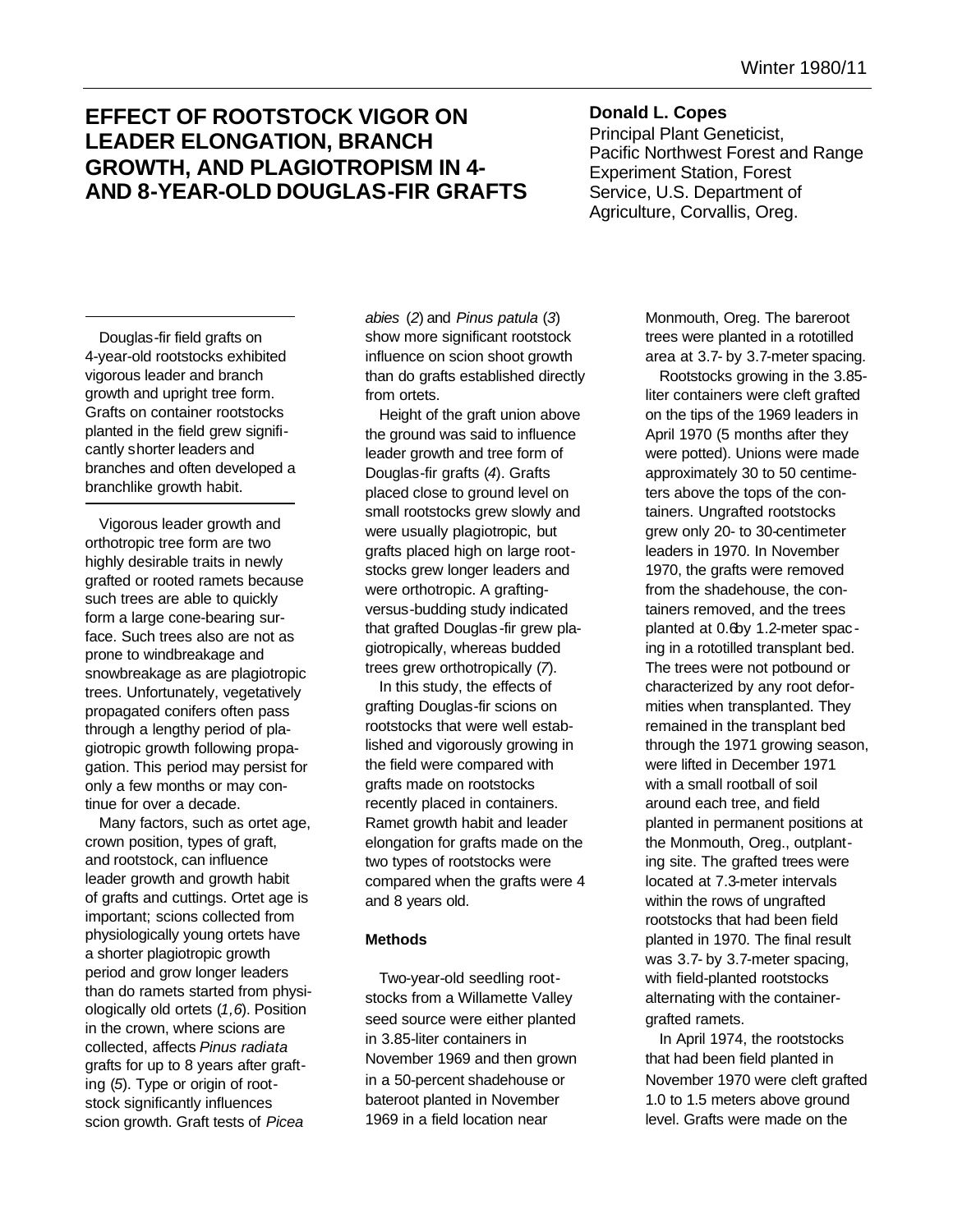tips of the 1973 leaders. Leader growth of rootstocks varied from 50 to 80 centimeters the year before grafting. The same type of cleft graft used in 1970 on the container-planted trees was used on the field-grafted trees in 1974.

Scions for both field and container grafting came from 50 trees in several Oregon and Washington plantations. Ortet age was 65 and 69 years in 1970 and 1974. The same clones were grafted on both types of rootstocks. Total graft height (excluding the distance from the ground to the graft union), orthotropic and plagiotropic growth, and length of the longest branch in the 1976 whorl were all measured in May 1978. At that time the container-grafted and field-grafted trees were 8 and 4 years old, respectively. Meas urements excluded the yet-tobe-completed 1978 growth increment.

Weeds and grass at the field site were controlled by rototilling and mowing in early summer of each year. No fertilization or irrigation was used. Rootstock branches were gradually removed until none remained in 1977.

## **Results**

By 1978, the 4-year-old grafts made on field-planted rootstocks had grown into normal, orthotropic trees with good leader and branch growth. Annual leader growth averaged 64 centimeters

for the 4 years after grafting (table 1). At that time, the 8-year-old, container-grafted ramets looked very different from the 4-year-old, field-grown ramets. The older container-grafted ramets were smaller, and their annual leader growth increments averaged only 27 centimeters (table 1). The difference of 37 centimeters in annual leader growth between container-grafted and fieldgrafted trees was highly significant (p<0.001).

Container-grafted rootstocks were especially prone to develop plagiotropic growth habits (fig. 1); 8 years after grafting, 61 percent of the ramets had noticeable lean from the vertical because of the branchlike growth habit of their main boles (table 1). By 1976, 72 percent had formed orthotropically distributed buds or branches in at least one whorl (whorls in which the buds or branches were evenly distributed around the entire circumference of the stem



**Figure 1.—***An 8-year-old, container-grafted tree (6 years in place in the field) displays plagiotropic growth, which often occurred when grafts were made on small rootstocks incapable of promoting vigorous scion growth. Adjacent orthotropic trees are 4-year-old field grafts made on established rootstocks.*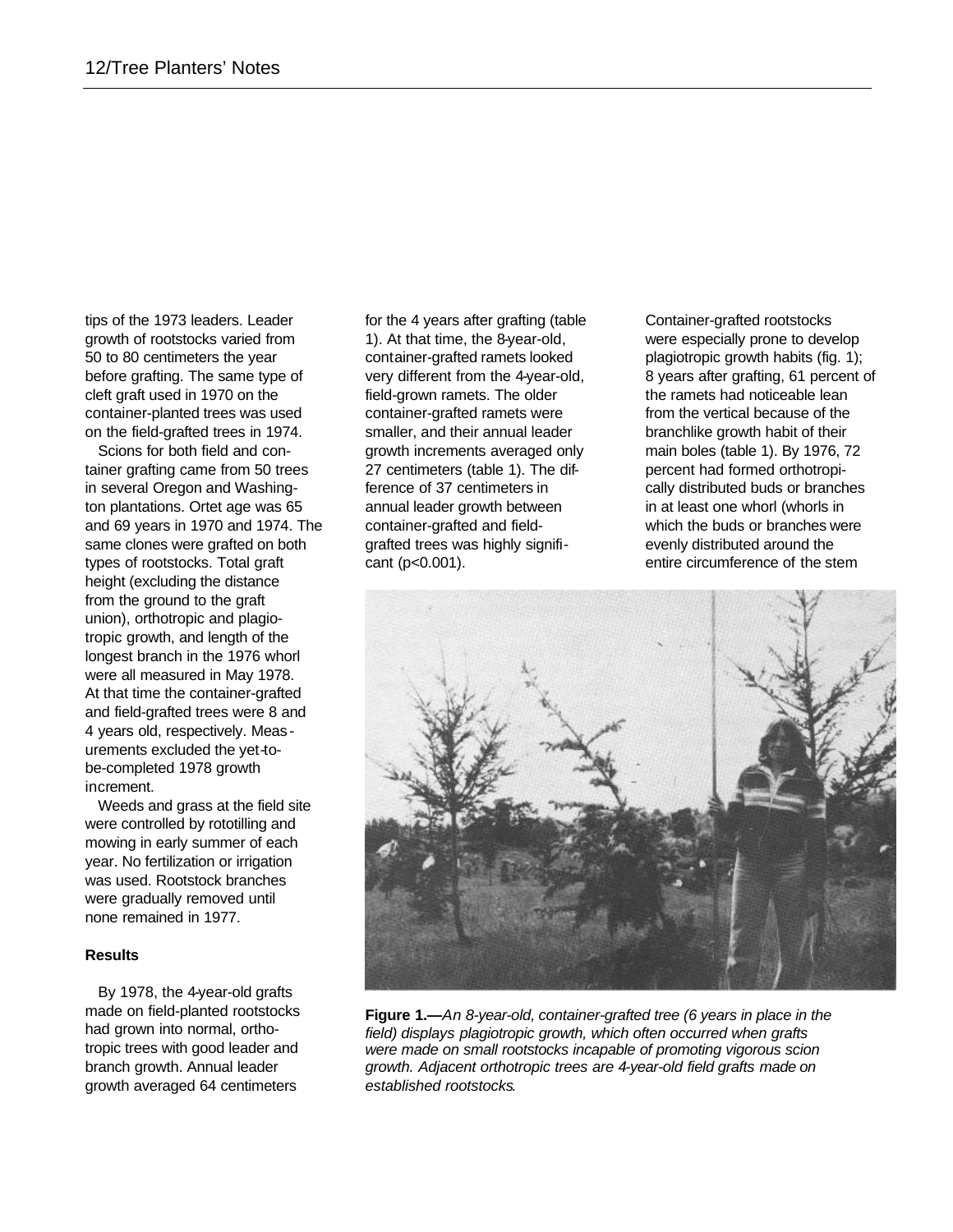| Rootstock<br>treatment                       | Number<br>of<br>ramets | Graft<br>age | Ramet<br>height <sup>1</sup> | Leader<br>growth<br>per<br>year | Longest<br>branch<br>in 1976<br>whorl | Trees with<br>noticeable<br>lean from<br>vertical | Average number of<br>years after<br>grafting for<br>orthotropic<br>whorl formation |
|----------------------------------------------|------------------------|--------------|------------------------------|---------------------------------|---------------------------------------|---------------------------------------------------|------------------------------------------------------------------------------------|
|                                              |                        | Years        |                              | Centimeters - - - -             |                                       | Percent                                           | Years                                                                              |
| Container-<br>grafted <sup>2</sup><br>Field- | 51                     | 8            | 217                          | $3_{27}$                        | $3_{48}$                              | 61                                                | 7.6                                                                                |
| grafted <sup>4</sup>                         | 41                     | 4            | 255                          | $3_{64}$                        | 386                                   | $\mathbf 0$                                       | .3                                                                                 |

#### **Table 1—***Growth and form of Douglas-fir grafts made on container-grafted and field-grafted rootstocks*

<sup>1</sup>Ramet height excludes the distance from the ground to the graft union.

<sup>2</sup>Grafted April 1970 on rootstocks growing in 3.85-liter containers. Grafted trees were removed from the containers in November 1970, grown in a transplant bed until December 1971, and then permanently field planted.

 $3$ Differences between container- and field-planted grafts for annual leader length and for 1976 whorl branch length were both highly significant (p<0.001).

<sup>4</sup>Grafted in April 1974 on rootstocks that had been field planted in November 1970.

rather than on just two or three sides). The percentage had increased to 92 by 1978. Average number of years after grafting for the change from plagiotropic to occur was 7.6 (table 1). The same change had occurred during the first growing season in grafts made on established field-planted rootstocks.

The longest branch in the 1976 whorl averaged 86 centimeters on field-grafted rootstocks; similar branches of container-grafted ramets averaged only 48 centimeters (table 1). This 38-centimeter difference was highly significant (p<0.001). Reduced branch growth occurred in all plagiotropic trees, and the condition persisted for several years after the grafts had become orthotropic. Several of the container-grafted ramets may have established extensive root

systems sooner than most trees did after field planting. This is suggested since they overcame their plagiotropism and grew normal length branches much sooner than similar container-grafted trees did (fig. 2).

#### **Discussion**

Results indicate that rootstock vigor influenced both leader and branch growth and tree form of the grafted ramets. Normal, orthotropic trees grew when grafting was delayed until the rootstocks were capable of promoting vigorous leader growth. This was accomplished by planting the rootstocks in permanent seed orchard positions 4 years prior to grafting. This time allowed the trees to grow extensive root systems that were in

intimate contact with the soil. Field grafting could probably have been done 3 years after field planting and similar results still obtained. A good indicator of a rootstock's ability to support vigorous scion growth is length of rootstock leader growth the year prior to grafting. If growth exceeds 40 to 60 centimeters, the rootstock is ready to graft. if leader growth is less, a scion grafted on such a tree will probably grow slowly and plagiotropically. Any treatment that reduces the rootstock's contact with the surrounding soil will lower its ability to promote the desired scion growth.

When Douglas -fir grafts are made on small rootstocks growing in containers, on recently fieldplanted or transplanted trees, or on trees of noticeably low vigor,